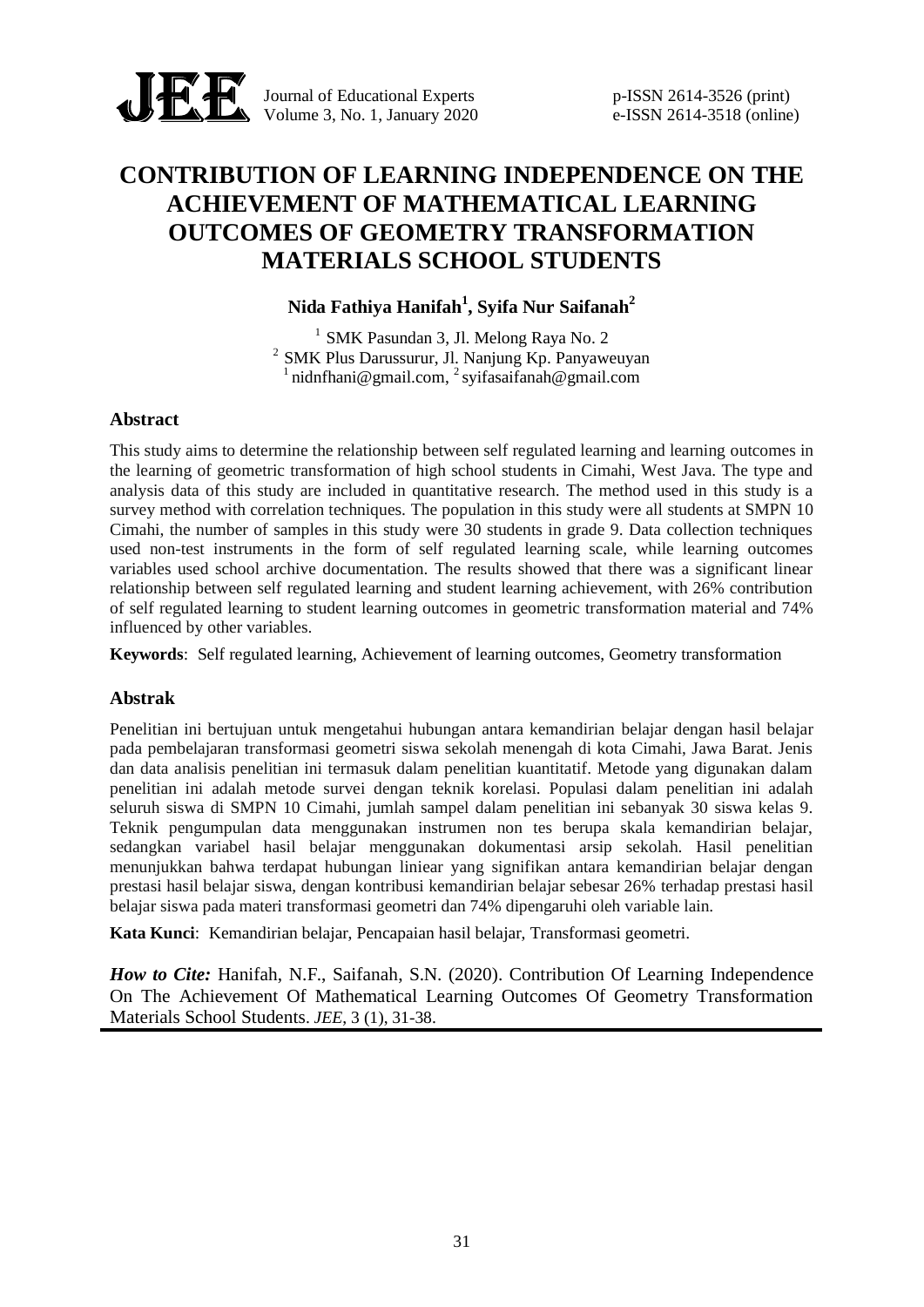## **INTRODUCTION**

Mathematics has an important role in education. Because mathematics is able to form mindsets because mathematics accustoms the mind to discipline and obeys the rules of the rules. This is in line with the importance of mathematics according to Ruseffendi (Zanthy, 2016), which is to assist in calculations, science for scientists, as a mindset guide and as an attitude maker. Therefore mathematics subjects are studied starting from elementary, secondary, to tertiary levels of education. In addition, mathematics is considered very important because in everyday life humans can not be separated from mathematics. one of them is the concept of calculation that helps facilitate commerce. Like the opinion of Novtiar & Aripin, (2017) which states that mathematics is an activity of human life, which means that mathematics is used in everyday life by all groups.

Given the importance of mathematics, ideally learning goals at school can be achieved to the maximum. But in reality, in the process of learning mathematics at school has not reached its maximum goals, it is seen from the student's learning achievement which is relatively low. This is in line with a survey conducted by the Program for International Student Assessment (PISA) (Asep, 2016) which is held every 3 years since 2000 on the education system and the ability of school students, in fact, Indonesia ranks second lowest in the field of science mathematics.

One of the mathematical material that has an important role in the development of student mathematics is the material of geometry transformation. as the opinion of Edwards (Albab, Hartono, & Darmawijoyo, 2014) which revealed that learning geometry transformation provides opportunities for the development of spatial visualization abilities and geometrical reasoning so that mathematical proofing abilities are obtained by students. Geometry transformation material is taught to the ninth grade students of junior high school (SMP), which is the uppermost grade level at the junior high school level. This is because geometric transformation material requires high-level thinking. This is in line with three main reasons why students should learn the transformation geometry proposed by Hollebrands (Albab et al., 2014), which gives students the opportunity to think about important mathematical concepts (such as symmetry, functions, etc.), providing a context that is make students think that transformation geometry involves various disciplines, and allows students to engage in activities that use higher-order thinking in many ways.

Geometry transformation material also needs to be mastered by students because students' ability to think about important concepts in mathematics (one of which is symmetry) that students can get through mastering geometry transformation material will be used in analyzing mathematical situations. According to NCTM (Albab et al., 2014) students are required to be able to analyze mathematical situations using transformation and symmetry. Based on the importance of geometry transformation material, students should be able to master the concept of geometry transformation. But in reality mastery of geometry transformation material is still low. This can be seen from the achievement of low student learning outcomes. As in the research of Tunnisa, Rizal, & Karniman (2016), and the research of Dewi, Khodijah, & Setiawan, (2020) which states that student learning outcomes on geometry transformation material are still low.

Many factors can affect the acquisition of student learning outcomes in the form of external and internal factors. Besides the acquisition of student learning outcomes is also influenced by students 'cognitive abilities and students' affective abilities. One of the affective abilities of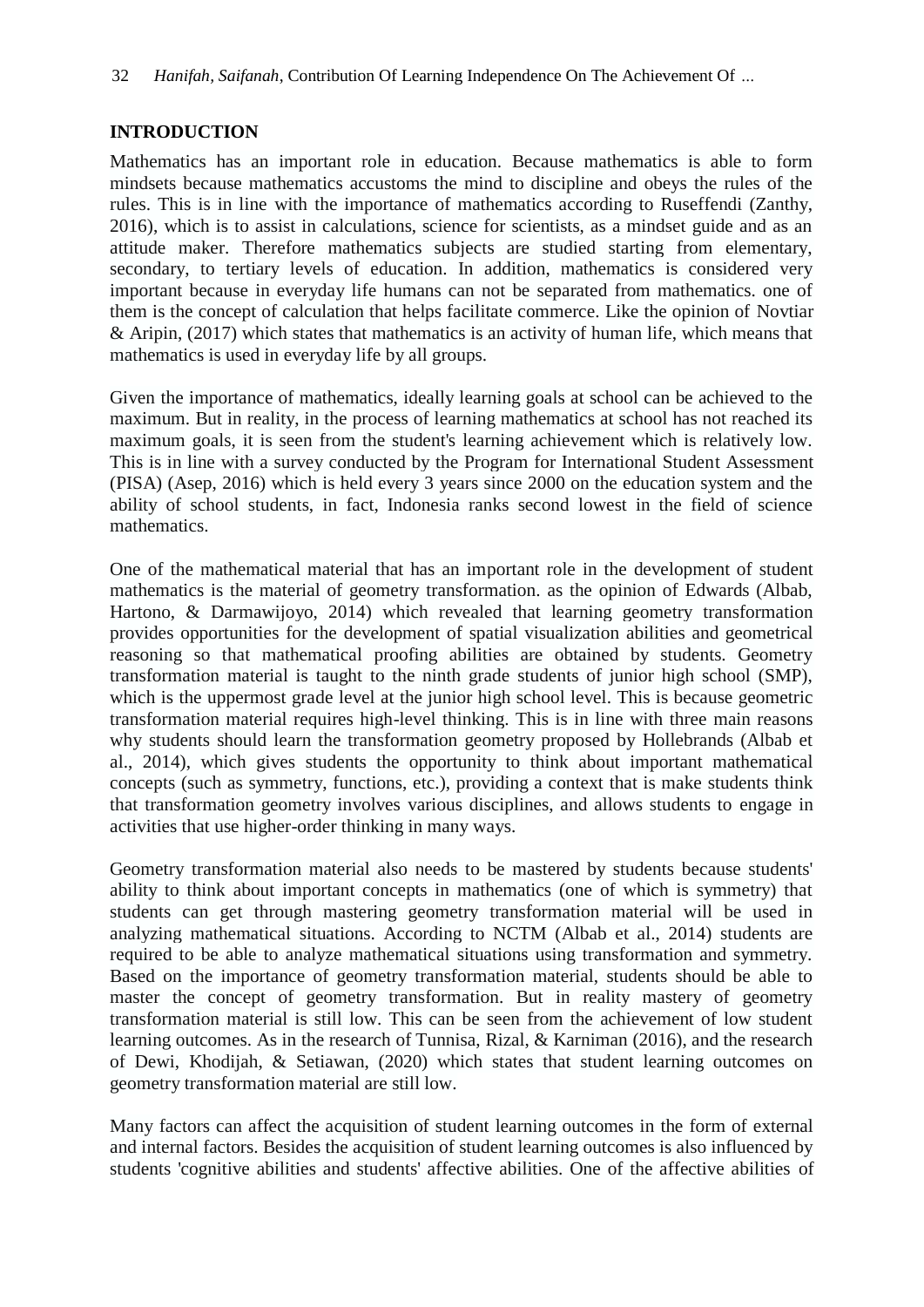the many affective abilities of students which is a factor is learning independence. This is reinforced by the opinion of Mardapi (Linda & Sudira, 2015) that the success of a study is not only determined by cognitive abilities but must also be supported by students' affective abilities which include responsibility, behavior, discipline, willingness to learn, independence and others.

Independence of students' mathematical learning plays an important role in the learning process because learning independence is a way of learning students based on their own desires, consequently the learning strategies used by students according to the circumstances of each individual. According to (Amalia, Syafitri, Sari, & Rohaeti, 2018) the ability to learn independence owned by students will require students to be active in learning, both when learning takes place or before or after. The goal is that students' mathematical problems can be effectively solved.

This is supported by the opinion of Hargis and Kerlin (Isnaeni, Fajriyah, Risky, Purwasih, & Hidayat, 2018) revealed that self-regulated learning is the making of plans and selfobservation carefully in completing academic tasks through cognitive and affective processes, students with high learning independence tend to be better in self-control, able to observe, assess, and manage to learn effectively and manage time efficiently to complete the task.

Indicators of learning independence according to Sumarmo (Isnaeni et al., 2018) are (1) willing to learn with or without the help of others; (2) analyzing their own learning needs; (3) formulating/choosing learning goals/targets; (4) selecting and using sources; (5) choosing a learning strategy, and checking the learning outcomes; (6) able to collaborate with others; (7) construct meaning; and (8) self-control.

Based on the description above the students' learning independence in learning mathematics is assessed to have an impact on the achievement of mathematics learning outcomes. Then this study was conducted to see how much student achievement is influenced by learning independence in geometry transformation material. So that the following problems can be formulated, 1. Whether student achievement in mathematics learning is influenced by learning independence. 2. How much independence learning affects student mathematics learning achievement. The objectives expected to be achieved from this study are 1. To find out whether or not there is an influence on the achievement of students' mathematics learning outcomes by learning independence. 2. How much the independence of learning affects the achievement of student mathematics learning outcomes.

# **METHOD**

This study uses a survey method with correlation techniques, which are looking for a relationship between student learning achievement and student learning independence. To predict how far the change in the value of the dependent variable if given a change in the value of the independent variable is used regression analysis. The independent variable (X) and the dependent variable (Y) in this study include learning independence (X) and student learning outcomes (Y).

The population of this research was all students of SMPN 10 Cimahi, the sample was taken by random sampling technique, with the subject of the sample being 30 students of 9th grade. The instrument used was the non-test instrument in the form of a learning independence scale consisting of 20 statements with 4 choices of opinions that were strongly agreed (SS), agree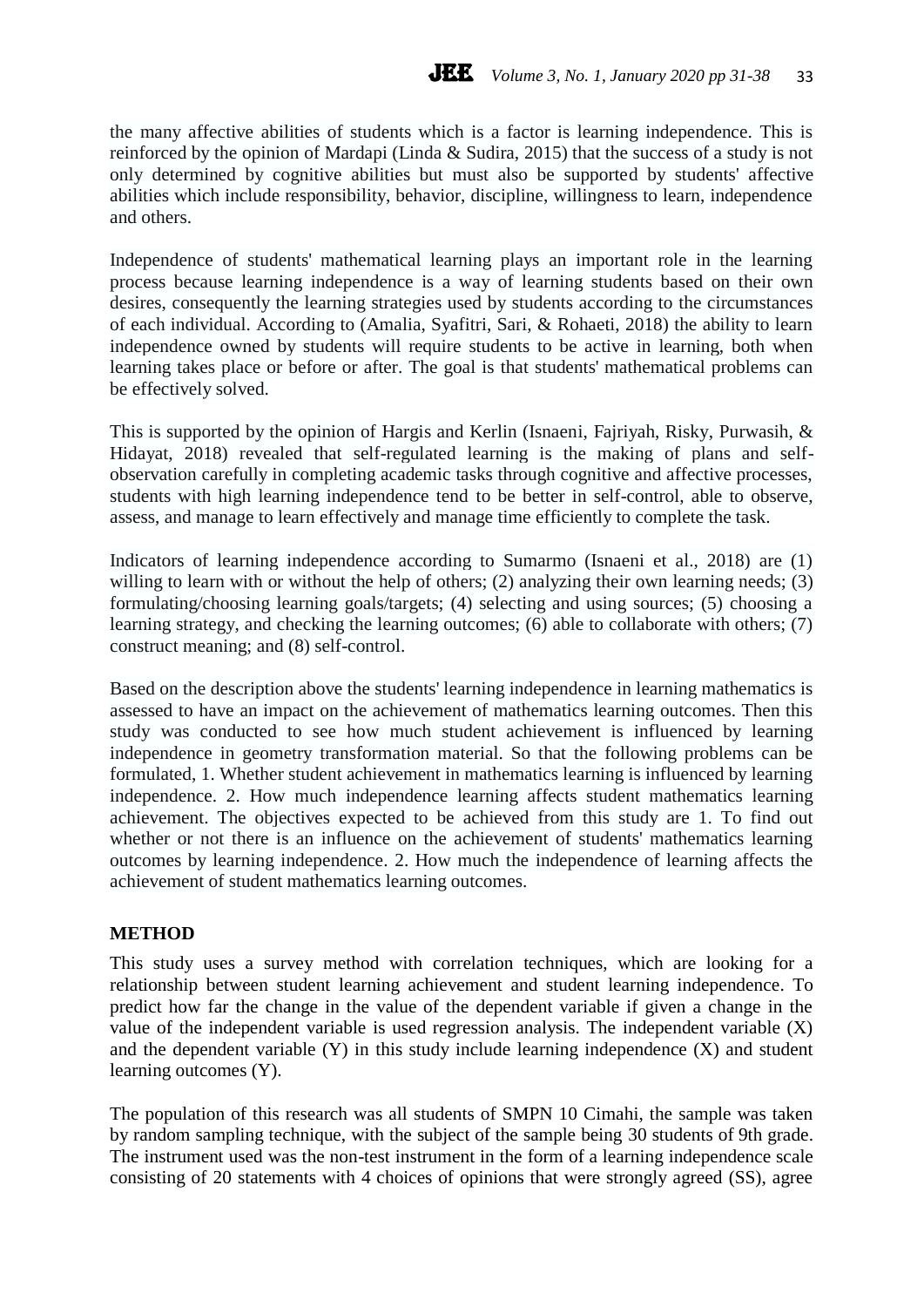(S), disagree (TS), and strongly disagree (STS). The answers are measured with a Likert scale of 1 to 4. Whereas for learning outcomes data use documentation techniques which are to obtain data on the learning outcomes of grade IX students at SMPN 10 Cimahi. The calculations in this study were assisted with the use of SPSS and Microsoft Excel.

### **RESULTS AND DISCUSSION**

#### **Results**

The following will be presented the results of the study in the form of a general description of the independence of student learning and student achievement. Normality test results to find out whether the data are normally distributed. Correlation test results to find out how the relationship influences student learning independence and student learning outcomes. Test the coefficient of determination to determine the magnitude of the contribution of student learning independence and student learning outcomes and Test the significance of regression to determine the magnitude of the influence of student learning independence and student learning outcomes.

**Table 1.** General description of student achievement and independence.

| Variable              |    | Max   | Min | mean     | Standar<br>deviasi |
|-----------------------|----|-------|-----|----------|--------------------|
| Learning achievement  | 30 | .00   | 70  | 88.66667 | 10.98065           |
| Learning independence | 30 | 83.75 | 60  | 71.33333 | 6.3308             |

Based on table 1 the average student achievement is 88,66667 and the standard deviation of student achievement is 10.98065 which means that the data distribution is quite high. For the independence of student learning with an average of 71,33333 and a standard deviation of 6.3308 which shows low data distribution.

**Table 2.** Results of normality tests of student learning independence and learning achievement.

|                                                       | Kolmogorov-Smirnov <sup>a</sup> |    |                   | Shapiro-Wilk     |    |      |  |
|-------------------------------------------------------|---------------------------------|----|-------------------|------------------|----|------|--|
|                                                       | <b>Statistic</b>                | df | Sig.              | <b>Statistic</b> | df | Sig. |  |
| independence of<br>learning                           | .089                            | 30 | .200 <sup>°</sup> | .971             | 30 | .576 |  |
| student achievement                                   | .216                            | 30 | .001              | .851             | 30 | .001 |  |
| .  .<br>$\sim$<br>$\cdots$<br>$\sim$<br>$\sim$ $\sim$ |                                 |    |                   |                  |    |      |  |

**Tests of Normality**

a. Lilliefors Significance Correction

\*. This is a lower bound of the true significance.

Based on table 2, seen from the Shapiro-Wilk section, the sig value for student learning independence is 0.576 while student achievement is 0.001. from these results, it can be said that only independent learning is normally distributed because it has sig≥0.005. while the achievements of students who have sig <0.005 can be said to be not normally distributed.

**Table 3.** Correlation test results of student learning independence and learning achievement.

**Model Summary**

| Model |          | R Square | <b>Adjusted R</b><br>Square | Std. Error of the I<br>Estimate |  |
|-------|----------|----------|-----------------------------|---------------------------------|--|
| I1    | $.510^a$ | 260      | 234                         | 9.612                           |  |

a. Predictors: (Constant), independence of learning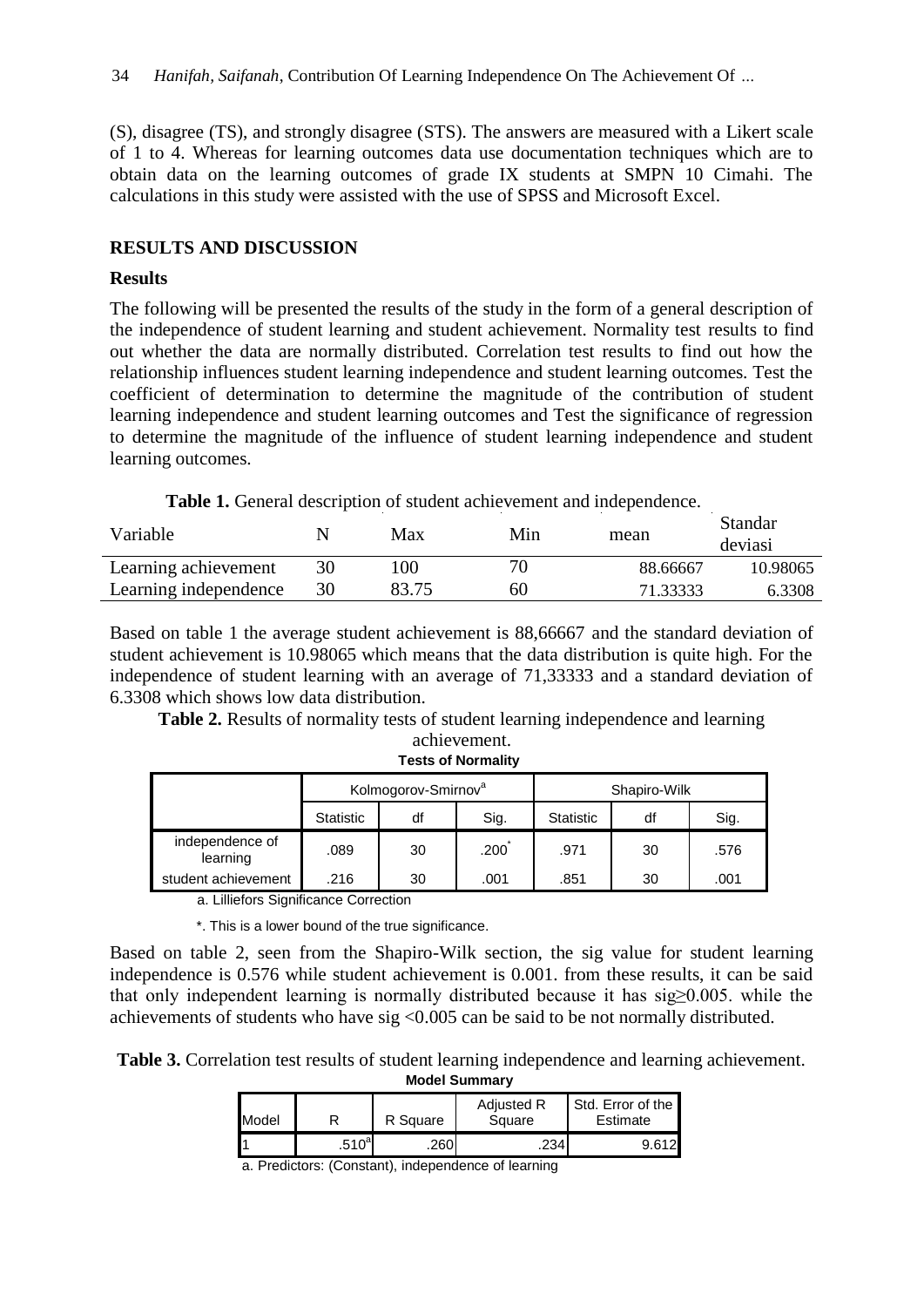Based on table 3, the value of R is a symbol of the correlation coefficient. The correlation coefficient value is 0.510 which is in the medium category. From the table above there is also the value of R square or Determination coefficient of 26% which shows that the independent variable (X), namely learning independence contributes 26% to learning achievement as the dependent variable (Y). and the remaining 74% is influenced by other factors beyond learning independence.

**Table 4.** Results of regression tests of student learning independence and learning achievement.

| <b>ANOVA</b> <sup>p</sup> |            |                |    |             |       |                   |  |  |
|---------------------------|------------|----------------|----|-------------|-------|-------------------|--|--|
| Model                     |            | Sum of Squares | df | Mean Square |       | Sig.              |  |  |
|                           | Regression | 909.814        |    | 909.814     | 9.848 | .004 <sup>a</sup> |  |  |
|                           | Residual   | 2586.852       | 28 | 92.388      |       |                   |  |  |
|                           | Total      | 3496.667       | 29 |             |       |                   |  |  |

a. Predictors: (Constant), Learning independence

b. Dependent Variable: student achievement

Based on table 4, the value of sig  $\leq 0.05$  is 0.004 which indicates that the regression equation model based on research data is significant, meaning that the regression model meets the linearity criteria.

**Table 5.** Results of regression tests of student learning independence and learning

achievement. **Coefficients<sup>a</sup>**

|       |                       | Unstandardized Coefficients |            | Standardized<br>Coefficients |       |      |
|-------|-----------------------|-----------------------------|------------|------------------------------|-------|------|
| Model |                       | В                           | Std. Error | Beta                         |       | Sig. |
|       | (Constant)            | 25.555                      | 20.188     |                              | 1.266 | .216 |
|       | Learning independence | .885                        | .282       | .510                         | 3.138 | .004 |

a. Dependent Variable: student achievement

Based on table 5, it is known that the regression equation model is  $Y = 25,555 + 0.885X$ 

#### **Discussion**

Based on the results of research on 9th-grade students at SMP Negeri 10 Cimahi obtained a significant relationship between learning independence with the achievement of student learning outcomes in the material transformation geometry by 26%. The contribution of learning independence is not so great on student achievement, this is because student achievement can be influenced by several other factors, such as students' physical conditions, teacher attitudes towards students, and attitudes of the closest people to one of the parents. This is supported by Yuzarion's research (Yuzarion, 2017) which suggests that there is an influence of teacher attitudes toward students, parents' attitudes towards students and learning independence on student achievement.

Nevertheless, learning independence still has an important role in student learning outcomes. Because students with high learning independence will be able to improve the quality of their learning so that the achievements of their learning outcomes will increase. This is corroborated by Fasikhah's research (Fasikhah & Fatimah, 2013). It appears that the group given the learning independence training has better learning achievement than those not given the training. This is also reinforced by Latipah's research (Latipah, 2010) which shows the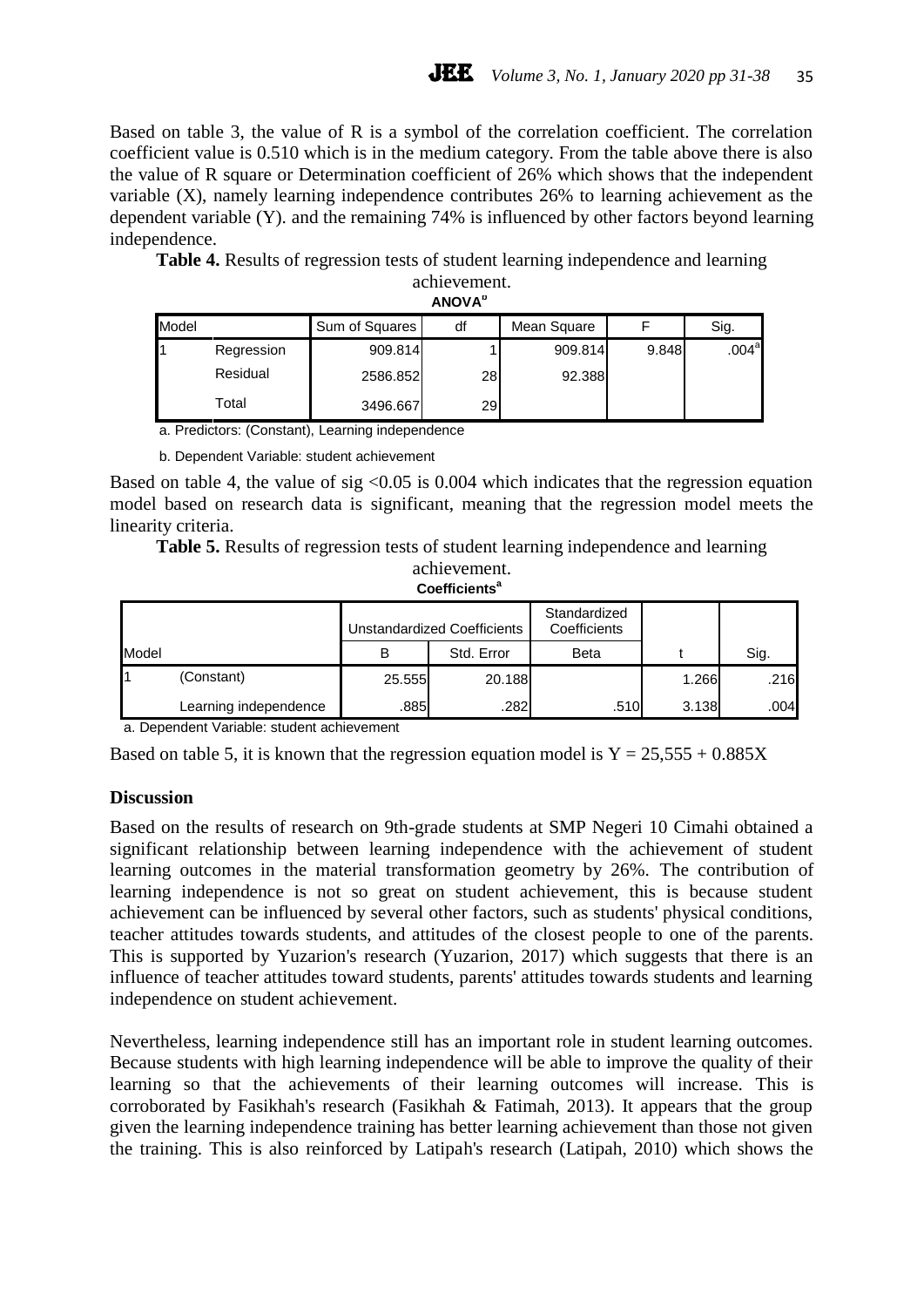results of learning independence provide a positive influence on the achievement of student learning outcomes.

According to Mujiman (Aliyyah, Puteri, & Kurniawati, 2017) learning independence is a learning activity that consists of knowledge possessed, both in the selection of study time, ways of learning, and evaluation of learning carried out by students themselves. In terms of learning material, students' needs in mastering certain materials will be seen if he understands their abilities, so students can find out where their difficulties are and find solutions that are right for themselves. This can increase student learning independence.

So that learning independence becomes an aspect that can determine student achievement. Students need learning independence to be able to develop their potential, especially in learning mathematics so that students can independently solve the problems they face. Therefore learning independence must be increased to achieve maximum learning outcomes.

## **CONCLUSION**

From the results of this study, the conclusion obtained is that there is a positive and significant relationship between learning independence and student mathematics learning achievement. Learning independence is very needed in the learning process because students with high learning independence will be able to deal with problems related to learning material so that learning achievement will increase.

Learning independence has a contribution of 26% to the achievement of student learning outcomes and 74% is influenced by other variables. Learning independence examined in this study is learning independence associated with the achievement of student learning outcomes in geometry transformation material. The next researcher is expected to be able to examine the independence of learning towards the achievement of learning outcomes in other material.

# **REFERENCES**

- Albab, I. U., Hartono, Y., & Darmawijoyo. (2014). Kemajuan Belajar Siswa pada Geometri Transformasi Menggunakan Aktivitas Refleksi Geometri. *Jurnal Cakrawala Pendidikan*, *3*(3), 338–348. https://doi.org/10.21831/cp.v3i3.2378
- Aliyyah, R. R., Puteri, F. A., & Kurniawati, D. A. (2017). *Pengaruh Kemandirian Belajar Terhadap Hasil Belajar Ipa the Influence of Independence Learning To Natural Sciences Learning Outcomes*. (October 2017). https://doi.org/10.30997/jsh.v8i2.886
- Amalia, A., Syafitri, L. F., Sari, V. T. A., & Rohaeti, E. E. (2018). Hubungan Antara Kemampuan Pemecahan Masalah Matematik Dengan Self Efficacy Dan Kemandirian Belajar Siswa SMP. *Jurnal Pendidikan Matematika Inovatif*, *1*(5), 887–894.
- Asep, S. egok. (2016). Kemampuan Berpikir Kritis dan Kemandirian Belajar dengan Hasil Belajar Matematika. *Jurnal Pendidikan Dasar*.
- Dewi, D. K., Khodijah, S. S., & Setiawan, W. (2020). Analisis motivasi belajar matematika siswa sma bingkai cendekia cililin berbantuan aplikasi geogebra pada materi transformasi geometri. *JPMI*, *3*(1), 49–58. https://doi.org/10.22460/jpmi.v3i1.p49-58
- Fasikhah, S. S., & Fatimah, S. (2013). Self-regulated learning (SRL) dalam meningkatkan prestasi akademik pada mahasiswa. *Jurnal Ilmiah Psikologi Terapan*, *01*(01), 145–155.
- Isnaeni, S., Fajriyah, L., Risky, E. S., Purwasih, R., & Hidayat, W. (2018). *KEMANDIRIAN BELAJAR SISWA SMP PADA MATERI*. *2*(1), 107–115.